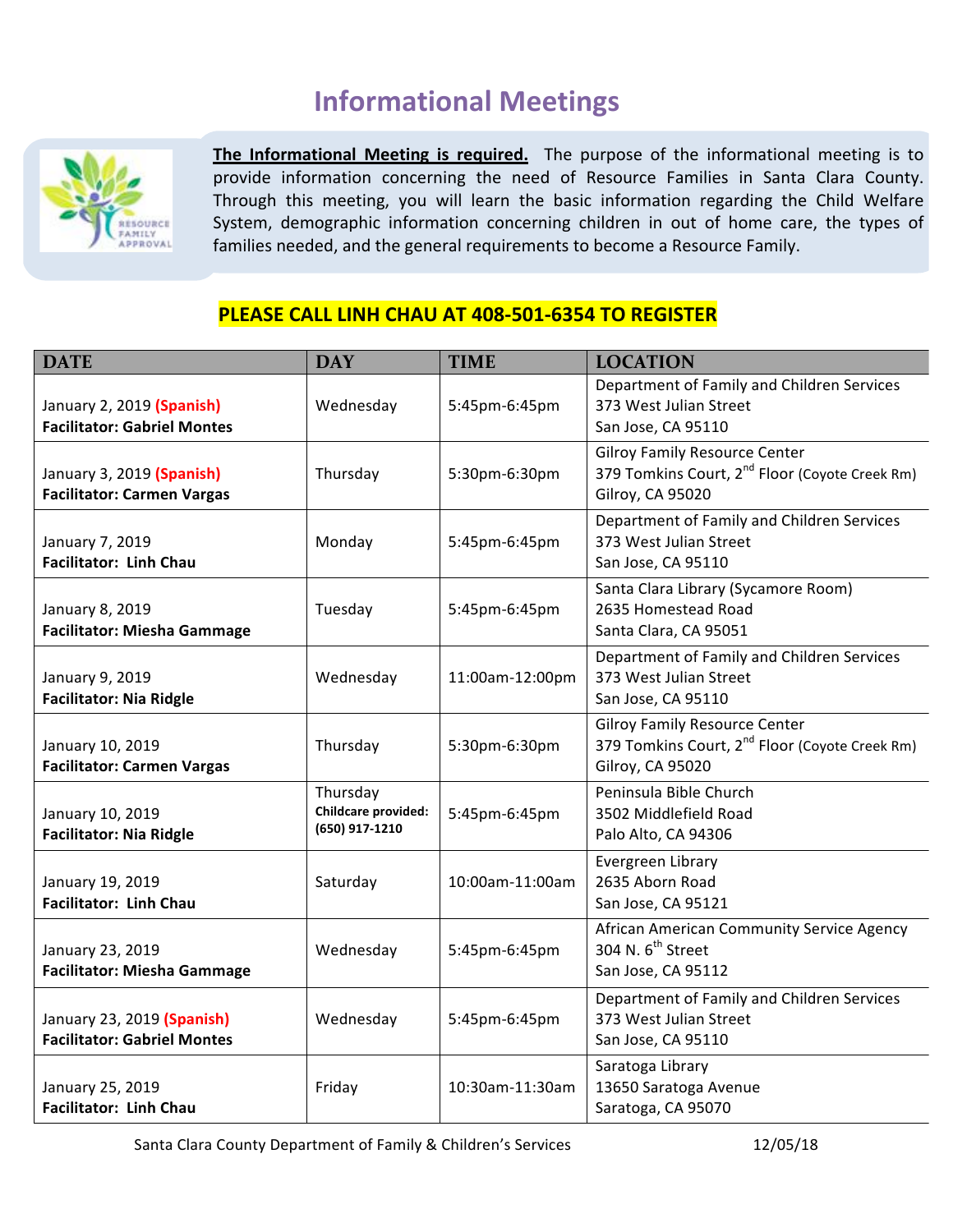# **Informational Meetings**



The Informational Meeting is required. The purpose of the informational meeting is to provide information concerning the need of Resource Families in Santa Clara County. Through this meeting, you will learn the basic information regarding the Child Welfare System, demographic information concerning children in out of home care, the types of families needed, and the general requirements to become a Resource Family.

## **PLEASE CALL LINH CHAU AT 408-501-6354 TO REGISTER**

| <b>DATE</b>                                                     | <b>DAY</b>                           | <b>TIME</b>     | <b>LOCATION</b>                                                                                                        |
|-----------------------------------------------------------------|--------------------------------------|-----------------|------------------------------------------------------------------------------------------------------------------------|
| January 26, 2019<br><b>Facilitator: Gabriel Montes</b>          | Saturday                             | 11:00am-12:00pm | <b>Edenvale Branch Library</b><br>101 Branham Lane East<br>San Jose, CA 95111                                          |
| January 29, 2019<br><b>Facilitator: Miesha Gammage</b>          | Tuesday                              | 11:00am-12:00pm | Department of Family and Children Services<br>373 West Julian Street<br>San Jose, CA 95110                             |
| January 29, 2019<br><b>Facilitator: Carmen Vargas</b>           | Tuesday<br><b>Childcare provided</b> | 5:30pm-6:30pm   | <b>Gilroy Family Resource Center</b><br>379 Tomkins Court, 2 <sup>nd</sup> Floor (Pacheco Pass Rm)<br>Gilroy, CA 95020 |
| January 31, 2019 (Spanish)<br><b>Facilitator: Carmen Vargas</b> | Thursday                             | 5:30pm-6:30pm   | <b>Gilroy Family Resource Center</b><br>379 Tomkins Court, 2 <sup>nd</sup> Floor (Coyote Creek Rm)<br>Gilroy, CA 95020 |
| February 2, 2019<br><b>Facilitator: Linh Chau</b>               | Saturday                             | 10:00am-11:00am | Evergreen Library<br>2635 Aborn Road<br>San Jose, CA 95121                                                             |
| February 6, 2019<br><b>Facilitator: Miesha Gammage</b>          | Wednesday                            | 5:45pm-6:45pm   | African American Community Service Agency<br>304 N. 6 <sup>th</sup> Street<br>San Jose, CA 95112                       |
| February 9, 2019<br><b>Facilitator: Carmen Vargas</b>           | Saturday                             | 10:00am-11:00am | <b>Gilroy Family Resource Center</b><br>379 Tomkins Court, 2 <sup>nd</sup> Floor (Coyote Creek Rm)<br>Gilroy, CA 95020 |
| February 9, 2019 (Spanish)<br><b>Facilitator: Carmen Vargas</b> | Saturday                             | 11:00am-12:00pm | <b>Gilroy Family Resource Center</b><br>379 Tomkins Court, 2 <sup>nd</sup> Floor (Coyote Creek Rm)<br>Gilroy, CA 95020 |
| Feb 11, 2019<br><b>Facilitator: Linh Chau</b>                   | Monday                               | 5:45pm-6:45pm   | Department of Family and Children's Services<br>373 West Julian Street<br>San Jose, CA 95110                           |
| February 12, 2019<br><b>Facilitator: Miesha Gammage</b>         | Tuesday                              | 5:45pm-6:45pm   | Santa Clara Library (Sycamore Room)<br>2635 Homestead Road<br>Santa Clara, CA 95051                                    |
| February 12, 2019<br><b>Facilitator: Nia Ridgle</b>             | Tuesday                              | 1:00pm-2:00pm   | Mountain View Library<br>585 Franklin Street<br>Mountain View, CA 94041                                                |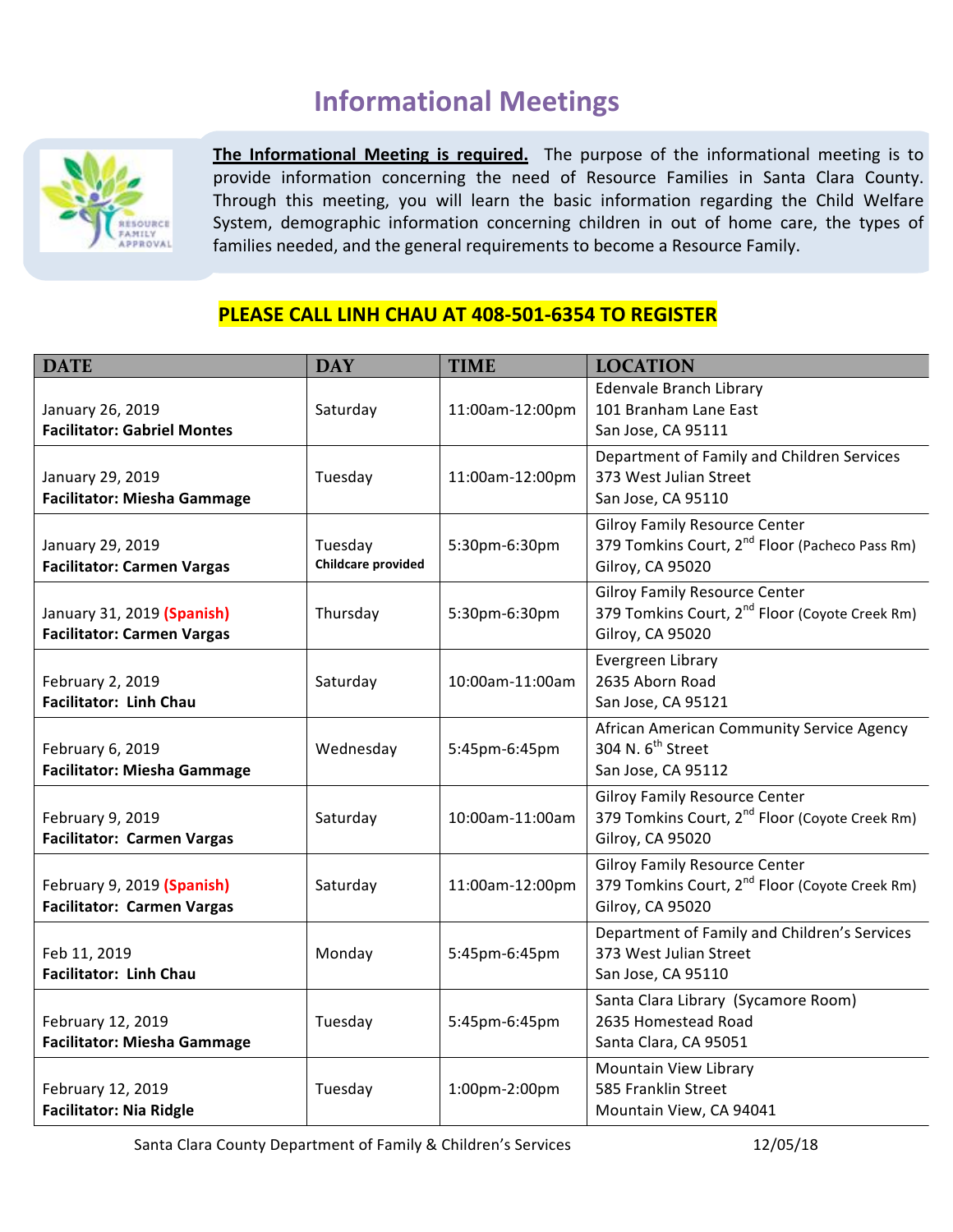# **Informational Meetings**



The Informational Meeting is required. The purpose of the informational meeting is to provide information concerning the need of Resource Families in Santa Clara County. Through this meeting, you will learn the basic information regarding the Child Welfare System, demographic information concerning children in out of home care, the types of families needed, and the general requirements to become a Resource Family.

#### **PLEASE CALL LINH CHAU AT 408-501-6354 TO REGISTER**

| <b>DATE</b>                                                       | <b>DAY</b>                                        | <b>TIME</b>     | <b>LOCATION</b>                                                                                                        |
|-------------------------------------------------------------------|---------------------------------------------------|-----------------|------------------------------------------------------------------------------------------------------------------------|
| February 13, 2019 (Spanish)<br><b>Facilitator: Gabriel Montes</b> | Wednesday                                         | 5:45pm-6:45pm   | Department of Family and Children Services<br>373 West Julian Street<br>San Jose, CA 95110                             |
| February 15, 2019<br><b>Facilitator: Nia Ridgle</b>               | Friday                                            | 11:00am-12:00pm | Department of Family and Children Services<br>373 West Julian Street<br>San Jose, CA 95110                             |
| February 19, 2019<br><b>Facilitator: Carmen Vargas</b>            | Tuesday<br><b>Childcare provided</b>              | 5:30pm-6:30pm   | <b>Gilroy Family Resource Center</b><br>379 Tomkins Court, 2 <sup>nd</sup> Floor (Pacheco Pass Rm)<br>Gilroy, CA 95020 |
| February 20, 2019<br><b>Facilitator: Gabriel Montes</b>           | Wednesday                                         | 5:45pm-6:45pm   | Department of Family and Children Services<br>373 West Julian Street<br>San Jose, CA 95110                             |
| February 21, 2019 (Spanish)<br><b>Facilitator: Carmen Vargas</b>  | Thursday                                          | 5:30pm-6:30pm   | <b>Gilroy Family Resource Center</b><br>379 Tomkins Court, 2 <sup>nd</sup> Floor (Coyote Creek Rm)<br>Gilroy, CA 95020 |
| February 15, 2019<br><b>Facilitator: Nia Ridgle</b>               | Thursday<br>Childcare provided:<br>(650) 917-1210 | 5:45pm-6:45pm   | Union Presbyterian Church<br>858 University Ave<br>Los Altos, CA 94024                                                 |
| February 23, 2019<br><b>Facilitator: Linh Chau</b>                | Saturday                                          | 10:00am-11:00am | Evergreen Library<br>2635 Aborn Road<br>San Jose, CA 95121                                                             |
| February 23, 2019 (Spanish)<br><b>Facilitator: Gabriel Montes</b> | Saturday                                          | 11:00am-12:00pm | Edenvale Branch Library<br>101 Branham Lane East<br>San Jose, CA 95111                                                 |
| February 26, 2019<br><b>Facilitator: Miesha Gammage</b>           | Wednesday                                         | 11:00am-12:00pm | Department of Family and Children Services<br>373 West Julian Street<br>San Jose, CA 95110                             |
| March 5, 2019<br><b>Facilitator: Miesha Gammage</b>               | Tuesday                                           | 5:45pm-6:45pm   | African American Community Service Agency<br>304 N. 6 <sup>th</sup> Street<br>San Jose, CA 95112                       |
| March 5, 2019<br><b>Facilitator: Carmen Vargas</b>                | Tuesday                                           | 5:30pm-6:30pm   | <b>Gilroy Family Resource Center</b><br>379 Tomkins Court, 2 <sup>nd</sup> Floor (Pacheco Pass Rm)<br>Gilroy, CA 95020 |

Santa Clara County Department of Family & Children's Services 12/05/18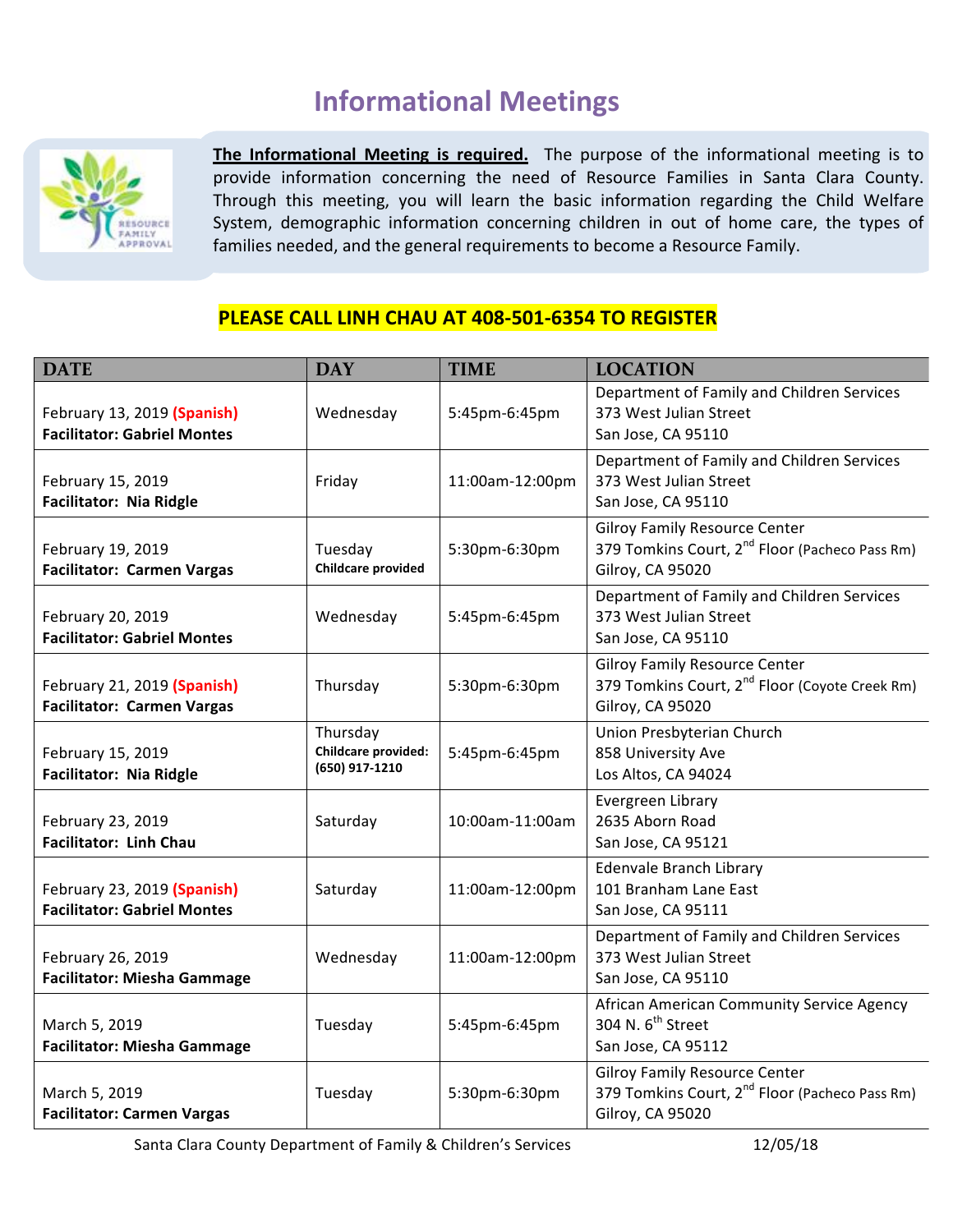## **Informational Meetings**



The Informational Meeting is required. The purpose of the informational meeting is to provide information concerning the need of Resource Families in Santa Clara County. Through this meeting, you will learn the basic information regarding the Child Welfare System, demographic information concerning children in out of home care, the types of families needed, and the general requirements to become a Resource Family.

### **PLEASE CALL LINH CHAU AT 408-501-6354 TO REGISTER**

| <b>DATE</b>                                                   | <b>DAY</b>                                        | <b>TIME</b>     | <b>LOCATION</b>                                                                                                        |
|---------------------------------------------------------------|---------------------------------------------------|-----------------|------------------------------------------------------------------------------------------------------------------------|
| March 6, 2019 (SPANISH)<br><b>Facilitator: Gabriel Montes</b> | Wednesday                                         | 5:45pm-6:45pm   | Department of Family and Children Services<br>373 West Julian Street<br>San Jose, CA 95110                             |
| March 6, 2019<br><b>Facilitator: Nia Ridgle</b>               | Wednesday                                         | 11:00am-12:00pm | Department of Family and Children Services<br>373 West Julian Street<br>San Jose, CA 95110                             |
| March 7, 2019 (SPANISH)<br><b>Facilitator: Carmen Vargas</b>  | Thursday                                          | 5:30pm-6:30pm   | <b>Gilroy Family Resource Center</b><br>379 Tomkins Court, 2 <sup>nd</sup> Floor (Coyote Creek Rm)<br>Gilroy, CA 95020 |
| March 9, 2019<br><b>Facilitator: Linh Chau</b>                | Saturday                                          | 10:00am-11:00am | Evergreen Library<br>2635 Aborn Road<br>San Jose, CA 95121                                                             |
| March 12, 2019<br><b>Facilitator: Miesha Gammage</b>          | Tuesday                                           | 5:45pm-6:45pm   | Santa Clara Library (Sycamore Room)<br>2635 Homestead Road<br>Santa Clara, CA 95051                                    |
| March 12, 2019<br><b>Facilitator: Nia Ridgle</b>              | Tuesday                                           | 1:00pm-2:00pm   | Mountain View Library<br>585 Franklin Street<br>Mountain View, CA 94041                                                |
| March 14, 2019<br><b>Facilitator: Nia Ridgle</b>              | Thursday<br>Childcare provided:<br>(650) 917-1210 | 5:45pm-6:45pm   | Peninsula Bible Church<br>3502 Middlefield Road<br>Palo Alto, CA 94306                                                 |
| March 15, 2019<br><b>Facilitator: Linh Chau</b>               | Friday                                            | 3pm-4pm         | Evergreen Library<br>2635 Aborn Road<br>San Jose, CA 95121                                                             |
| March 18, 2019<br>Facilitator: Linh Chau                      | Monday                                            | 5:45pm-6:45pm   | Department of Family and Children's Services<br>373 West Julian Street<br>San Jose, CA 95110                           |
| March 19, 2019<br><b>Facilitator: Carmen Vargas</b>           | Tuesday                                           | 5:30pm-6:30pm   | <b>Gilroy Family Resource Center</b><br>379 Tomkins Court, 2 <sup>nd</sup> Floor (Pacheco Pass Rm)<br>Gilroy, CA 95020 |
| March 20, 2019<br><b>Facilitator: Gabriel Montes</b>          | Wednesday                                         | 5:45pm-6:45pm   | Department of Family and Children Services<br>373 West Julian Street<br>San Jose, CA 95110                             |